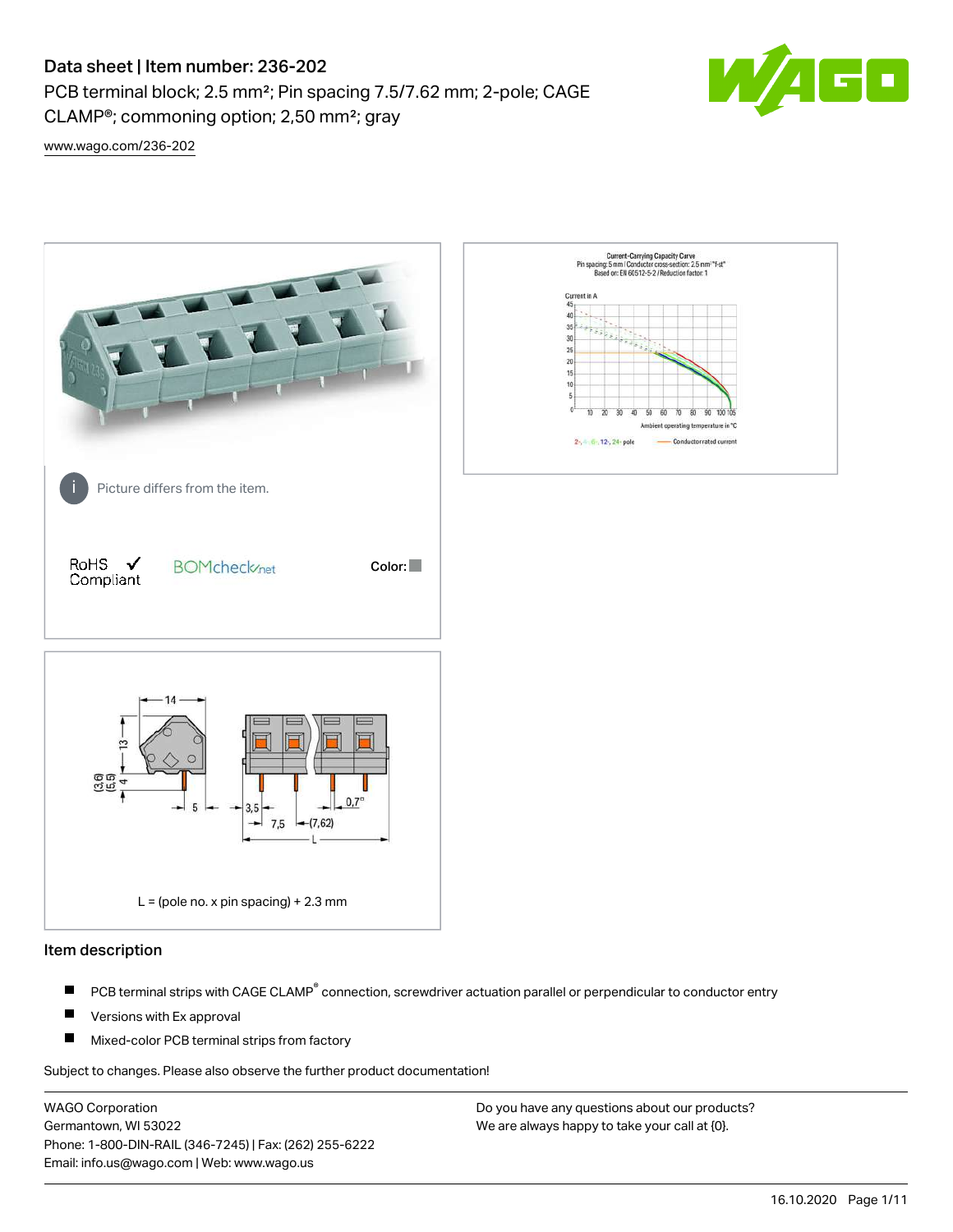

- $\blacksquare$ Operating tools for factory wiring
- $\blacksquare$ 45° conductor entry angle permits a wide range of applications and wiring options
- $\blacksquare$ Set to metric or inch pin spacing by compressing PCB terminal strips or pulling them apart

# Data

# Electrical data

#### Ratings per IEC/EN 60664-1

| Ratings per                 | IEC/EN 60664-1                                                        |
|-----------------------------|-----------------------------------------------------------------------|
| Rated voltage (III / 3)     | 400 V                                                                 |
| Rated surge voltage (III/3) | 6 <sub>kV</sub>                                                       |
| Rated voltage (III/2)       | 630 V                                                                 |
| Rated surge voltage (III/2) | 6 <sub>k</sub> V                                                      |
| Nominal voltage (II/2)      | 1000V                                                                 |
| Rated surge voltage (II/2)  | 6 kV                                                                  |
| Rated current               | 24 A                                                                  |
| Legend (ratings)            | $(III / 2)$ $\triangle$ Overvoltage category III / Pollution degree 2 |

## Ratings per UL 1059

| Approvals per                  | UL 1059 |
|--------------------------------|---------|
| Rated voltage UL (Use Group B) | 300 V   |
| Rated current UL (Use Group B) | 15 A    |
| Rated voltage UL (Use Group D) | 300 V   |
| Rated current UL (Use Group D) | 10 A    |

### Ratings per CSA

| Approvals per                   | CSA   |
|---------------------------------|-------|
| Rated voltage CSA (Use Group B) | 300 V |
| Rated current CSA (Use Group B) | 15 A  |
| Rated voltage CSA (Use Group D) | 300 V |
| Rated current CSA (Use Group D) | 10 A  |

## Connection data

| Connection technology | CAGE CLAMP                              |
|-----------------------|-----------------------------------------|
| Actuation type        | Operating tool                          |
| Solid conductor       | $0.08$ 2.5 mm <sup>2</sup> / 28  12 AWG |

Subject to changes. Please also observe the further product documentation!

| <b>WAGO Corporation</b>                                | Do you have any questions about our products? |
|--------------------------------------------------------|-----------------------------------------------|
| Germantown, WI 53022                                   | We are always happy to take your call at {0}. |
| Phone: 1-800-DIN-RAIL (346-7245)   Fax: (262) 255-6222 |                                               |
| Email: info.us@wago.com   Web: www.wago.us             |                                               |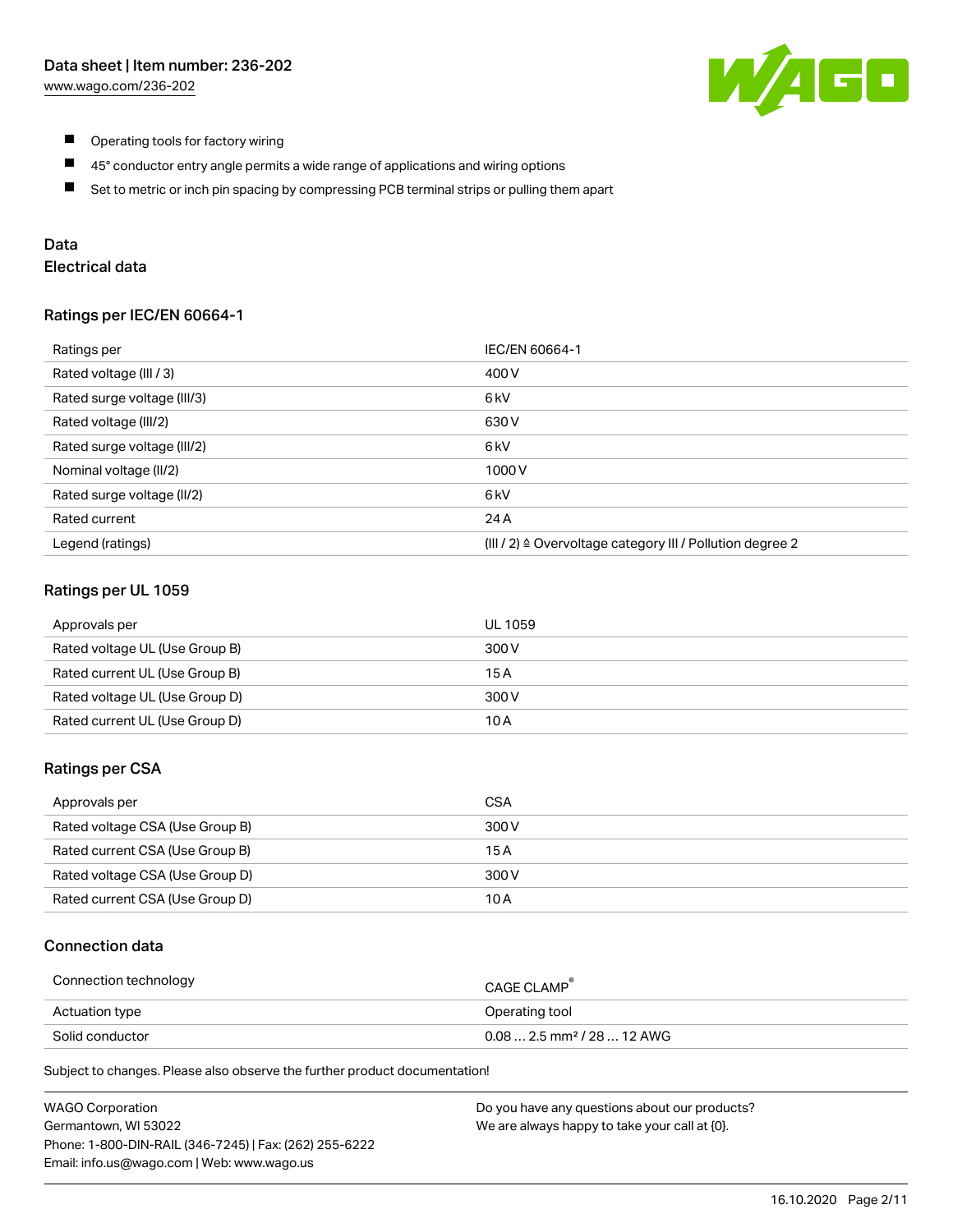[www.wago.com/236-202](http://www.wago.com/236-202)



| Fine-stranded conductor                           | $0.08$ 2.5 mm <sup>2</sup> / 28  12 AWG |
|---------------------------------------------------|-----------------------------------------|
| Fine-stranded conductor: with insulated ferrule   | $0.251.5$ mm <sup>2</sup>               |
| Fine-stranded conductor; with uninsulated ferrule | $0.251.5$ mm <sup>2</sup>               |
| Strip length                                      | $56$ mm $/ 0.20.24$ inch                |
| Conductor connection direction to PCB             | 45°                                     |
| Pole No.                                          | 2                                       |
| Total number of connection points                 | 2                                       |
| Total number of potentials                        | 2                                       |
| Number of connection types                        |                                         |
| Number of levels                                  | ◀                                       |
| Note (conductor cross-section)                    | 12 AWG: THHN, THWN                      |

# Physical data

| Pin spacing                          | 7.5/7.62 mm / 0.295/0.3 inch |
|--------------------------------------|------------------------------|
| Width                                | 17.3 mm / 0.681 inch         |
| Height                               | 17 mm / 0.669 inch           |
| Height from the surface              | 13 mm / 0.512 inch           |
| Depth                                | 14 mm / 0.551 inch           |
| Solder pin length                    | 4 mm                         |
| Solder pin dimensions                | $0.7 \times 0.7$ mm          |
| Drilled hole diameter with tolerance | $1.1$ <sup>(+0.1)</sup> mm   |

# PCB contact

| PCB contact                         | THT                                      |
|-------------------------------------|------------------------------------------|
| Solder pin arrangement              | over the entire terminal strip (in-line) |
| Number of solder pins per potential |                                          |

# Material Data

| Color                       | gray                                    |
|-----------------------------|-----------------------------------------|
| Material group              |                                         |
| Insulation material         | Polyamide (PA66)                        |
| Flammability class per UL94 | V <sub>0</sub>                          |
| Clamping spring material    | Chrome nickel spring steel (CrNi)       |
| Contact material            | Electrolytic copper ( $E_{\text{Cu}}$ ) |
| Contact plating             | tin-plated                              |
| Fire load                   | $0.042$ MJ                              |

Subject to changes. Please also observe the further product documentation!

| <b>WAGO Corporation</b>                                | Do you have any questions about our products? |
|--------------------------------------------------------|-----------------------------------------------|
| Germantown, WI 53022                                   | We are always happy to take your call at {0}. |
| Phone: 1-800-DIN-RAIL (346-7245)   Fax: (262) 255-6222 |                                               |
| Email: info.us@wago.com   Web: www.wago.us             |                                               |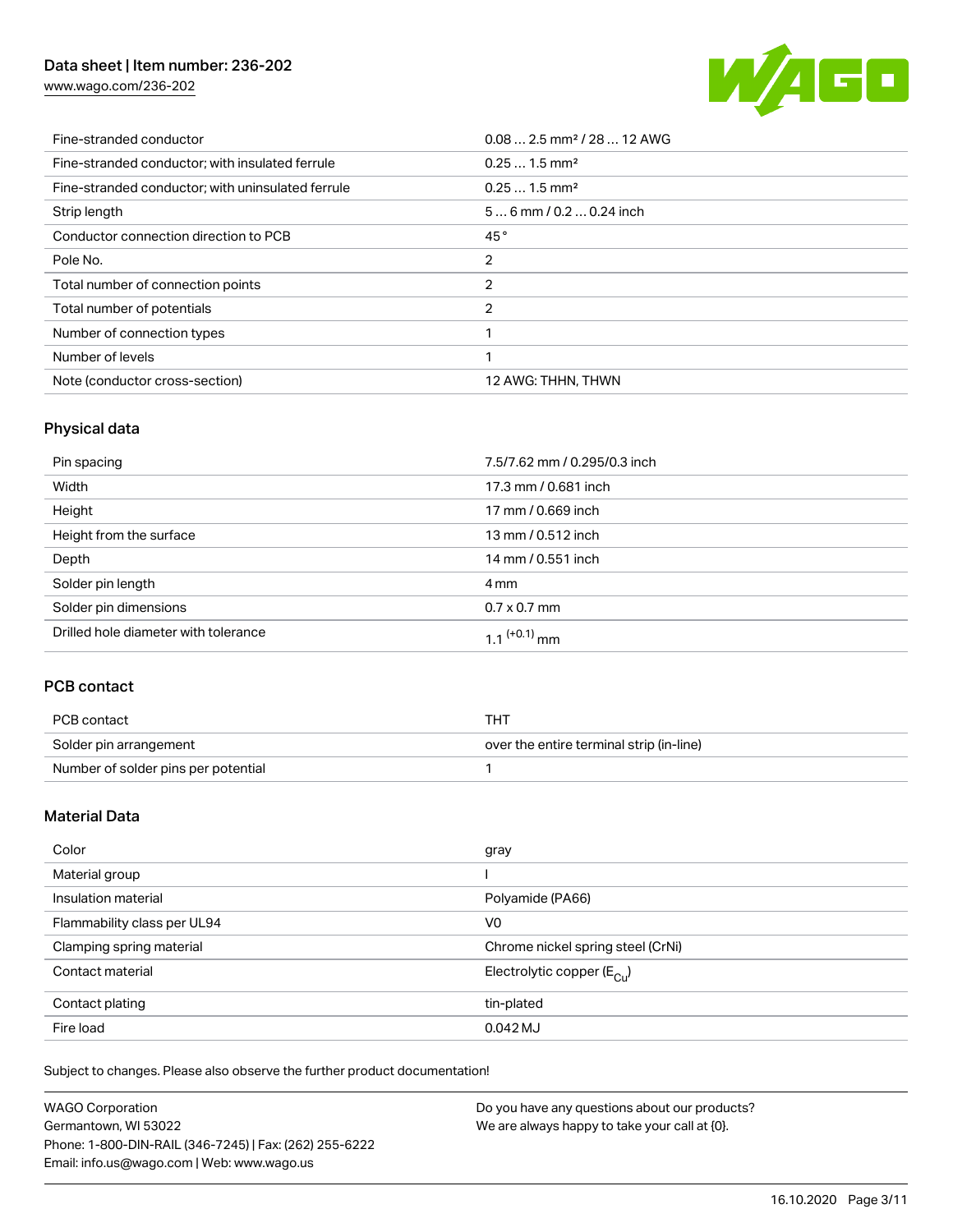[www.wago.com/236-202](http://www.wago.com/236-202)



| Weight                            | 2.3 g |
|-----------------------------------|-------|
| <b>Environmental Requirements</b> |       |

| 105 °C<br>l imit<br>temperature range<br>-n |  |
|---------------------------------------------|--|
|---------------------------------------------|--|

# Commercial data

| Product Group         | 4 (Printed Circuit) |
|-----------------------|---------------------|
| Packaging type        | <b>BOX</b>          |
| Country of origin     | CН                  |
| <b>GTIN</b>           | 4044918767705       |
| Customs tariff number | 85369010000         |

# Approvals / Certificates

# Country specific Approvals

|      |                                               |                                 | Certificate     |
|------|-----------------------------------------------|---------------------------------|-----------------|
| Logo | Approval                                      | <b>Additional Approval Text</b> | name            |
| 11   | <b>CCA</b><br>DEKRA Certification B.V.        | EN 60947                        | NTR NL-<br>7109 |
| ſ1   | <b>CCA</b><br><b>DEKRA Certification B.V.</b> | EN 60998                        | NTR NL-<br>7195 |
| KEMA | <b>CCA</b><br><b>DEKRA Certification B.V.</b> | EN 60947                        | 2168090.01      |
|      | <b>CSA</b><br><b>DEKRA Certification B.V.</b> | C22.2 No. 158                   | 1673957         |

#### Ship Approvals

| Logo                                                                       | Approval                  | <b>Additional Approval Text</b> | Certificate<br>name |
|----------------------------------------------------------------------------|---------------------------|---------------------------------|---------------------|
| 嚩<br><b>BUREAU</b>                                                         | BV<br>Bureau Veritas S.A. | IEC 60998                       | 11915/D0<br>BV      |
|                                                                            | <b>DNV GL</b>             |                                 | TAE000016Z          |
| Subject to changes. Please also observe the further product documentation! |                           |                                 |                     |

WAGO Corporation Germantown, WI 53022 Phone: 1-800-DIN-RAIL (346-7245) | Fax: (262) 255-6222 Email: info.us@wago.com | Web: www.wago.us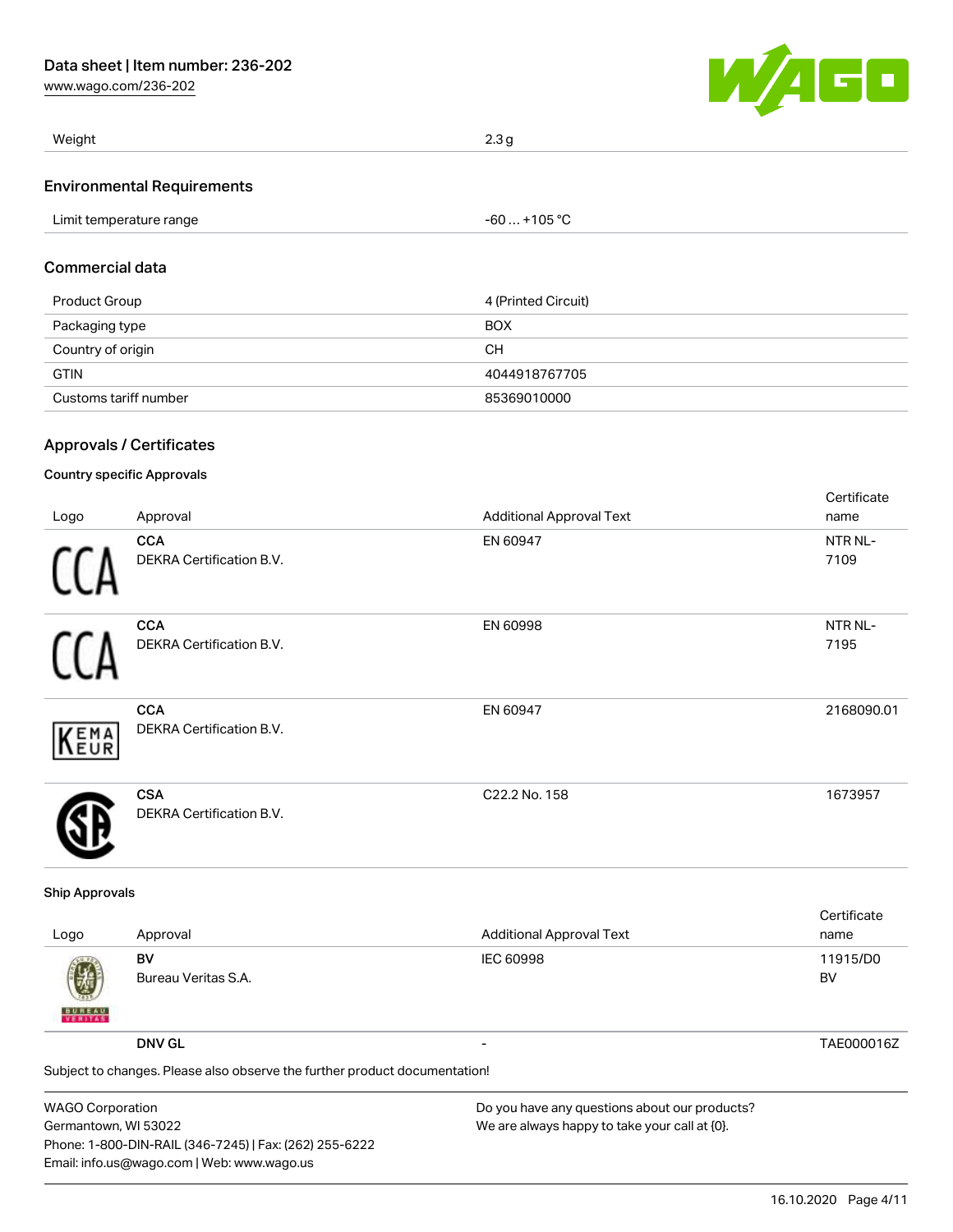

Det Norske Veritas, Germanischer Lloyd

#### UL-Approvals

|      |                                |                                 | Certificate |
|------|--------------------------------|---------------------------------|-------------|
| Logo | Approval                       | <b>Additional Approval Text</b> | name        |
|      | UR                             | <b>UL 1059</b>                  | 20180629-   |
| J    | Underwriters Laboratories Inc. |                                 | E45172      |

# **Counterpart**

## Compatible products

#### tools

|         | Item no.: 210-657<br>Operating tool; Blade: 3.5 x 0.5 mm; with a partially insulated shaft; short; multicoloured         | www.wago.com/210-657 |
|---------|--------------------------------------------------------------------------------------------------------------------------|----------------------|
|         | Item no.: 210-658<br>Operating tool; Blade: 3.5 x 0.5 mm; with a partially insulated shaft; angled; short; multicoloured | www.wago.com/210-658 |
|         | Item no.: 210-720<br>Operating tool; Blade: 3.5 x 0.5 mm; with a partially insulated shaft; multicoloured                | www.wago.com/210-720 |
|         | Item no.: 236-332<br>Operating tool; natural                                                                             | www.wago.com/236-332 |
|         | Item no.: 236-335<br>Operating tool; gray                                                                                | www.wago.com/236-335 |
| ferrule |                                                                                                                          |                      |
|         | Item no.: 216-101<br>Ferrule; Sleeve for 0.5 mm <sup>2</sup> / AWG 22; uninsulated; electro-tin plated; silver-colored   | www.wago.com/216-101 |
|         | Item no.: 216-102<br>Ferrule; Sleeve for 0.75 mm <sup>2</sup> / AWG 20; uninsulated; electro-tin plated; silver-colored  | www.wago.com/216-102 |
|         | Item no.: 216-103<br>Ferrule; Sleeve for 1 mm <sup>2</sup> / AWG 18; uninsulated; electro-tin plated                     | www.wago.com/216-103 |

#### Item no.: 216-104

Subject to changes. Please also observe the further product documentation!

WAGO Corporation Germantown, WI 53022 Phone: 1-800-DIN-RAIL (346-7245) | Fax: (262) 255-6222 Email: info.us@wago.com | Web: www.wago.us

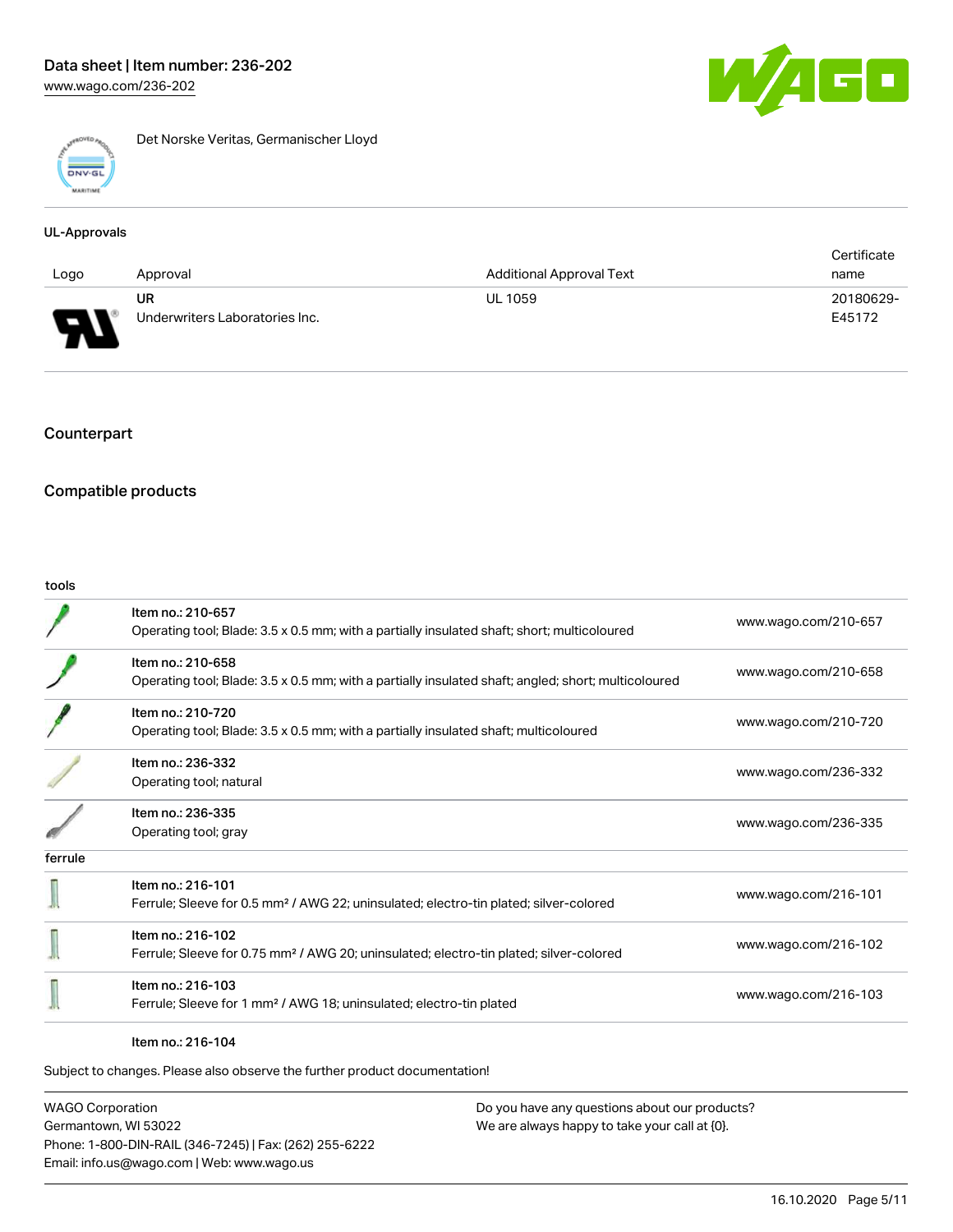Data sheet | Item number: 236-202 [www.wago.com/236-202](http://www.wago.com/236-202)

W/AGO

| Ferrule; Sleeve for 1.5 mm <sup>2</sup> / AWG 16; uninsulated; electro-tin plated; silver-colored                                                                                                 | www.wago.com/216-104 |
|---------------------------------------------------------------------------------------------------------------------------------------------------------------------------------------------------|----------------------|
| Item no.: 216-121<br>Ferrule; Sleeve for 0.5 mm <sup>2</sup> / AWG 22; uninsulated; electro-tin plated; silver-colored                                                                            | www.wago.com/216-121 |
| Item no.: 216-122<br>Ferrule; Sleeve for 0.75 mm <sup>2</sup> / AWG 20; uninsulated; electro-tin plated; silver-colored                                                                           | www.wago.com/216-122 |
| Item no.: 216-123<br>Ferrule; Sleeve for 1 mm <sup>2</sup> / AWG 18; uninsulated; electro-tin plated; silver-colored                                                                              | www.wago.com/216-123 |
| Item no.: 216-124<br>Ferrule; Sleeve for 1.5 mm <sup>2</sup> / AWG 16; uninsulated; electro-tin plated                                                                                            | www.wago.com/216-124 |
| Item no.: 216-131<br>Ferrule; Sleeve for 0.25 mm <sup>2</sup> / AWG 24; uninsulated; electro-tin plated; silver-colored                                                                           | www.wago.com/216-131 |
| Item no.: 216-132<br>Ferrule; Sleeve for 0.34 mm <sup>2</sup> / AWG 24; uninsulated; electro-tin plated                                                                                           | www.wago.com/216-132 |
| Item no.: 216-141<br>Ferrule; Sleeve for 0.5 mm <sup>2</sup> / 20 AWG; uninsulated; electro-tin plated; electrolytic copper; gastight<br>crimped; acc. to DIN 46228, Part 1/08.92                 | www.wago.com/216-141 |
| Item no.: 216-142<br>Ferrule; Sleeve for 0.75 mm <sup>2</sup> / 18 AWG; uninsulated; electro-tin plated; electrolytic copper; gastight<br>crimped; acc. to DIN 46228, Part 1/08.92                | www.wago.com/216-142 |
| Item no.: 216-143<br>Ferrule; Sleeve for 1 mm <sup>2</sup> / AWG 18; uninsulated; electro-tin plated; electrolytic copper; gastight<br>crimped; acc. to DIN 46228, Part 1/08.92                   | www.wago.com/216-143 |
| Item no.: 216-144<br>Ferrule; Sleeve for 1.5 mm <sup>2</sup> / AWG 16; uninsulated; electro-tin plated; electrolytic copper; gastight<br>crimped; acc. to DIN 46228, Part 1/08.92; silver-colored | www.wago.com/216-144 |
| Item no.: 216-151<br>Ferrule; Sleeve for 0.25 mm <sup>2</sup> / AWG 24; uninsulated; electro-tin plated                                                                                           | www.wago.com/216-151 |
| Item no.: 216-152<br>Ferrule; Sleeve for 0.34 mm <sup>2</sup> / AWG 24; uninsulated; electro-tin plated                                                                                           | www.wago.com/216-152 |
| ltem no.: 216-201<br>Ferrule; Sleeve for 0.5 mm <sup>2</sup> / 20 AWG; insulated; electro-tin plated; white                                                                                       | www.wago.com/216-201 |
| Item no.: 216-202<br>Ferrule; Sleeve for 0.75 mm <sup>2</sup> / 18 AWG; insulated; electro-tin plated; gray                                                                                       | www.wago.com/216-202 |
| Item no.: 216-203<br>Ferrule; Sleeve for 1 mm <sup>2</sup> / AWG 18; insulated; electro-tin plated; red                                                                                           | www.wago.com/216-203 |
| Item no.: 216-204<br>Ferrule; Sleeve for 1.5 mm <sup>2</sup> / AWG 16; insulated; electro-tin plated; black                                                                                       | www.wago.com/216-204 |
| Item no.: 216-221<br>Ferrule; Sleeve for 0.5 mm <sup>2</sup> / 20 AWG; insulated; electro-tin plated; white                                                                                       | www.wago.com/216-221 |
| Subject to changes. Please also observe the further product documentation!                                                                                                                        |                      |

WAGO Corporation Germantown, WI 53022 Phone: 1-800-DIN-RAIL (346-7245) | Fax: (262) 255-6222 Email: info.us@wago.com | Web: www.wago.us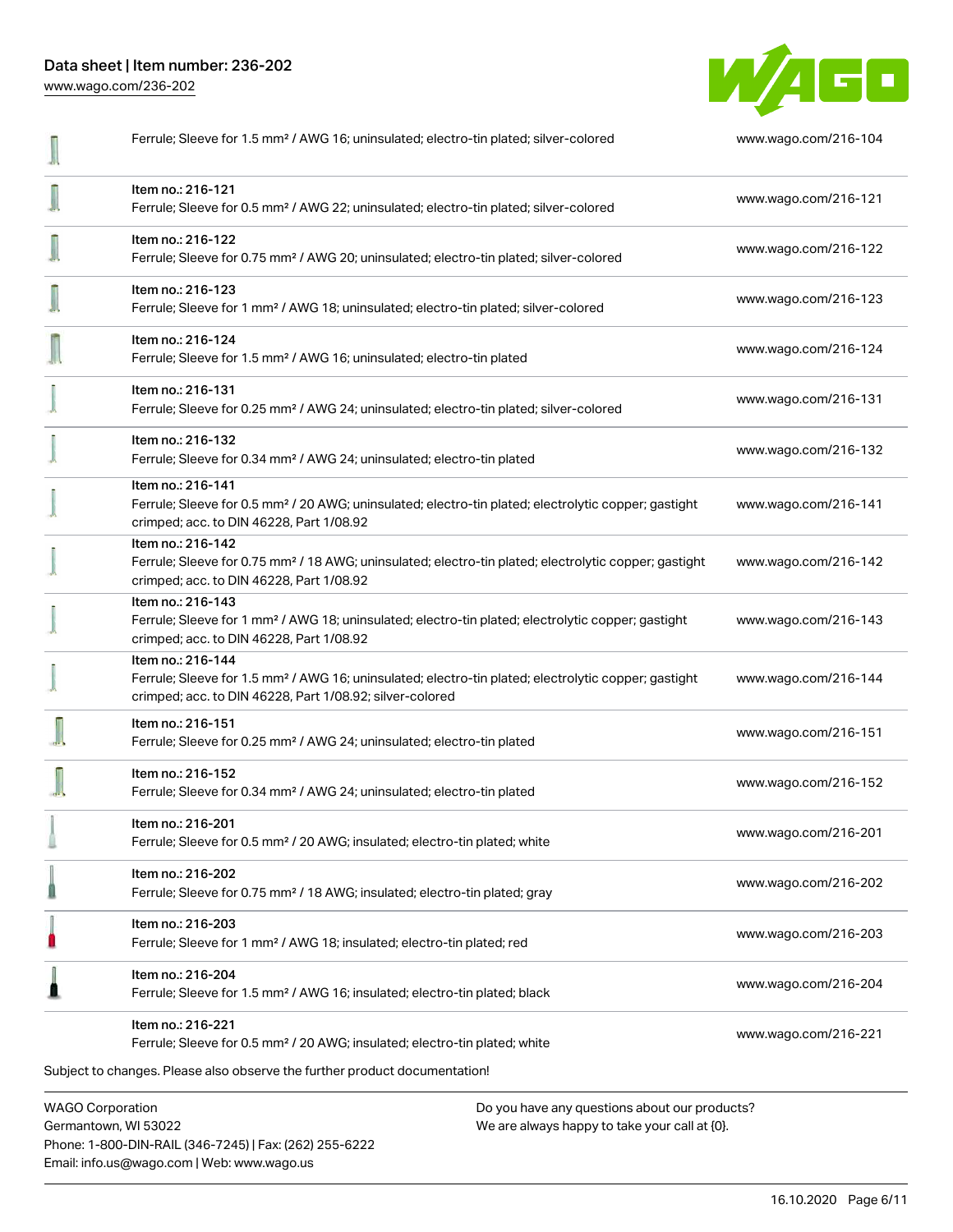[www.wago.com/236-202](http://www.wago.com/236-202)

A



|                     | Item no.: 216-222<br>Ferrule; Sleeve for 0.75 mm <sup>2</sup> / 18 AWG; insulated; electro-tin plated; gray                                                                                             | www.wago.com/216-222 |
|---------------------|---------------------------------------------------------------------------------------------------------------------------------------------------------------------------------------------------------|----------------------|
| Ω                   | Item no.: 216-223<br>Ferrule; Sleeve for 1 mm <sup>2</sup> / AWG 18; insulated; electro-tin plated; red                                                                                                 | www.wago.com/216-223 |
|                     | Item no.: 216-224<br>Ferrule; Sleeve for 1.5 mm <sup>2</sup> / AWG 16; insulated; electro-tin plated; black                                                                                             | www.wago.com/216-224 |
|                     | Item no.: 216-241<br>Ferrule; Sleeve for 0.5 mm <sup>2</sup> / 20 AWG; insulated; electro-tin plated; electrolytic copper; gastight<br>crimped; acc. to DIN 46228, Part 4/09.90; white                  | www.wago.com/216-241 |
|                     | Item no.: 216-242<br>Ferrule; Sleeve for 0.75 mm <sup>2</sup> / 18 AWG; insulated; electro-tin plated; electrolytic copper; gastight<br>crimped; acc. to DIN 46228, Part 4/09.90; gray                  | www.wago.com/216-242 |
| Ω                   | Item no.: 216-243<br>Ferrule; Sleeve for 1 mm <sup>2</sup> / AWG 18; insulated; electro-tin plated; electrolytic copper; gastight crimped; www.wago.com/216-243<br>acc. to DIN 46228, Part 4/09.90; red |                      |
|                     | Item no.: 216-244<br>Ferrule; Sleeve for 1.5 mm <sup>2</sup> / AWG 16; insulated; electro-tin plated; electrolytic copper; gastight<br>crimped; acc. to DIN 46228, Part 4/09.90; black                  | www.wago.com/216-244 |
|                     | Item no.: 216-262<br>Ferrule; Sleeve for 0.75 mm <sup>2</sup> / 18 AWG; insulated; electro-tin plated; electrolytic copper; gastight<br>crimped; acc. to DIN 46228, Part 4/09.90; gray                  | www.wago.com/216-262 |
|                     | Item no.: 216-263<br>Ferrule; Sleeve for 1 mm <sup>2</sup> / AWG 18; insulated; electro-tin plated; electrolytic copper; gastight crimped; www.wago.com/216-263<br>acc. to DIN 46228, Part 4/09.90; red |                      |
|                     | Item no.: 216-264<br>Ferrule; Sleeve for 1.5 mm <sup>2</sup> / AWG 16; insulated; electro-tin plated; electrolytic copper; gastight<br>crimped; acc. to DIN 46228, Part 4/09.90; black                  | www.wago.com/216-264 |
|                     | Item no.: 216-284<br>Ferrule; Sleeve for 1.5 mm <sup>2</sup> / AWG 16; insulated; electro-tin plated; electrolytic copper; gastight<br>crimped; acc. to DIN 46228, Part 4/09.90; black                  | www.wago.com/216-284 |
|                     | Item no.: 216-301<br>Ferrule; Sleeve for 0.25 mm <sup>2</sup> / AWG 24; insulated; electro-tin plated; yellow                                                                                           | www.wago.com/216-301 |
|                     | Item no.: 216-302<br>Ferrule; Sleeve for 0.34 mm <sup>2</sup> / 22 AWG; insulated; electro-tin plated; green                                                                                            | www.wago.com/216-302 |
|                     | Item no.: 216-321<br>Ferrule; Sleeve for 0.25 mm <sup>2</sup> / AWG 24; insulated; electro-tin plated; yellow                                                                                           | www.wago.com/216-321 |
|                     | Item no.: 216-322<br>Ferrule; Sleeve for 0.34 mm <sup>2</sup> / 22 AWG; insulated; electro-tin plated; green                                                                                            | www.wago.com/216-322 |
| Marking accessories |                                                                                                                                                                                                         |                      |

Subject to changes. Please also observe the further product documentation!

WAGO Corporation Germantown, WI 53022 Phone: 1-800-DIN-RAIL (346-7245) | Fax: (262) 255-6222 Email: info.us@wago.com | Web: www.wago.us Do you have any questions about our products? We are always happy to take your call at {0}.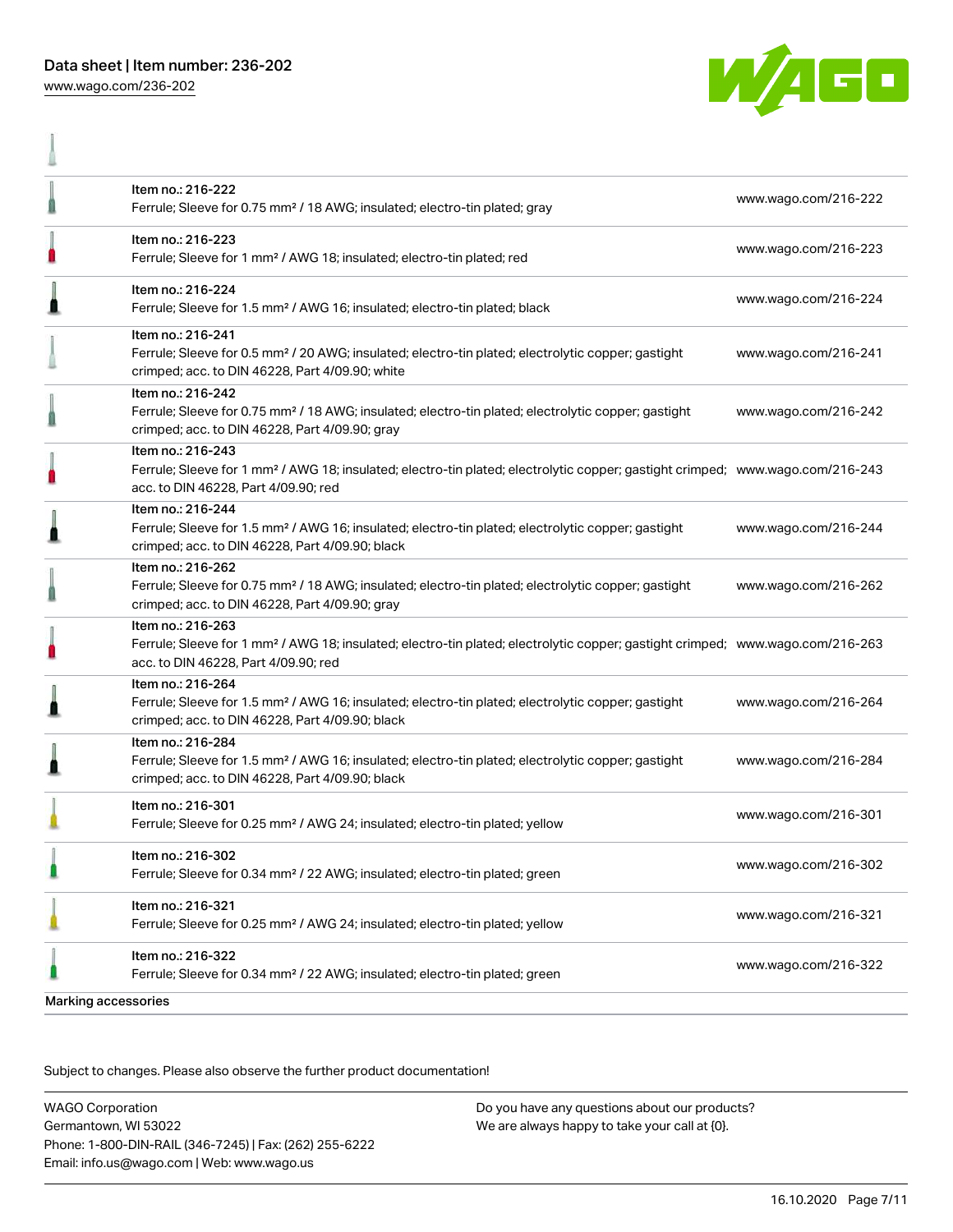

|                  | Item no.: 210-332/750-020                                                                                                                             | www.wago.com/210-332 |
|------------------|-------------------------------------------------------------------------------------------------------------------------------------------------------|----------------------|
|                  | Marking strips; as a DIN A4 sheet; MARKED; 1-20 (80x); Height of marker strip: 3 mm; Strip length 182<br>mm; Horizontal marking; Self-adhesive; white | /750-020             |
|                  | Item no.: 210-332/762-020                                                                                                                             | www.wago.com/210-332 |
|                  | Marking strips; as a DIN A4 sheet; MARKED; 1-20 (80x); Height of marker strip: 3 mm; Strip length 182<br>mm; Horizontal marking; Self-adhesive; white | /762-020             |
| check            |                                                                                                                                                       |                      |
|                  | Item no.: 231-125                                                                                                                                     | www.wago.com/231-125 |
|                  | Testing plug module with contact stud; Pin spacing 7.62 mm / 0.3 in; 2,50 mm <sup>2</sup> ; orange                                                    |                      |
|                  | Item no.: 231-161                                                                                                                                     |                      |
|                  | Testing plug module with contact stud; for 236 Series; Pin spacing 7.5 mm / 0.295 in; gray                                                            | www.wago.com/231-161 |
|                  |                                                                                                                                                       |                      |
| <b>Downloads</b> |                                                                                                                                                       |                      |

#### Documentation

| <b>Additional Information</b> |             |        |          |
|-------------------------------|-------------|--------|----------|
| Technical explanations        | Apr 3, 2019 | pdf    | Download |
|                               |             | 3.6 MB |          |

## CAD files

| 2D/3D Models 236-202      | URL        | Download |
|---------------------------|------------|----------|
| CAE data                  |            |          |
| EPLAN Data Portal 236-202 | <b>URL</b> | Download |
| ZUKEN Portal 236-202      | URL        | Download |

#### PCB Design

| Symbol and Footprint 236-202                                                        | URL | Download |
|-------------------------------------------------------------------------------------|-----|----------|
| CAx data for your PCB design, consisting of "schematic symbols and PCB footprints", |     |          |

allow easy integration of the WAGO component into your development environment.

#### Supported formats:

- $\blacksquare$ Accel EDA 14 & 15
- $\blacksquare$ Altium 6 to current version
- $\blacksquare$ Cadence Allegro

.<br>Subject to changes. Please also observe the further product documentation!

| <b>WAGO Corporation</b>                                | Do you have any questions about our products? |
|--------------------------------------------------------|-----------------------------------------------|
| Germantown, WI 53022                                   | We are always happy to take your call at {0}. |
| Phone: 1-800-DIN-RAIL (346-7245)   Fax: (262) 255-6222 |                                               |
| Email: info.us@wago.com   Web: www.wago.us             |                                               |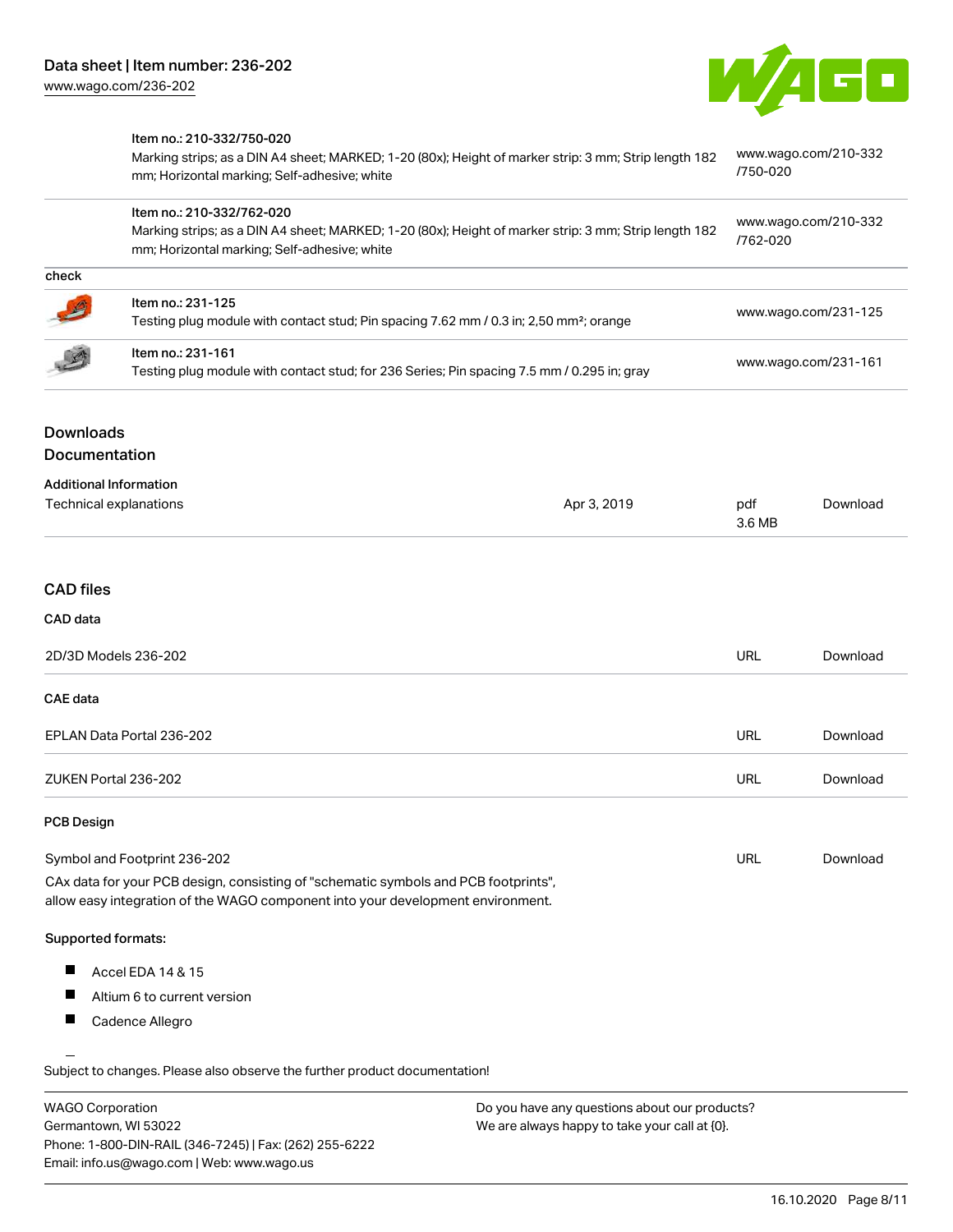[www.wago.com/236-202](http://www.wago.com/236-202)

- $\blacksquare$ **DesignSpark**
- $\blacksquare$ Eagle Libraries
- $\blacksquare$ KiCad
- $\blacksquare$ Mentor Graphics BoardStation
- П Mentor Graphics Design Architect
- $\blacksquare$ Mentor Graphics Design Expedition 99 and 2000
- $\blacksquare$ OrCAD 9.X PCB and Capture
- $\blacksquare$ PADS PowerPCB 3, 3.5, 4.X, and 5.X
- $\blacksquare$ PADS PowerPCB and PowerLogic 3.0
- $\blacksquare$ PCAD 2000, 2001, 2002, 2004, and 2006
- $\blacksquare$ Pulsonix 8.5 or newer
- $\blacksquare$ STL
- $\blacksquare$ 3D STEP
- $\blacksquare$ TARGET 3001!
- $\blacksquare$ View Logic ViewDraw
- $\blacksquare$ Quadcept
- П Zuken CadStar 3 and 4
- $\blacksquare$ Zuken CR-5000 and CR-8000

PCB Component Libraries (EDA), PCB CAD Library Ultra Librarian

Installation Notes

Conductor termination

Subject to changes. Please also observe the further product documentation!

WAGO Corporation Germantown, WI 53022 Phone: 1-800-DIN-RAIL (346-7245) | Fax: (262) 255-6222 Email: info.us@wago.com | Web: www.wago.us

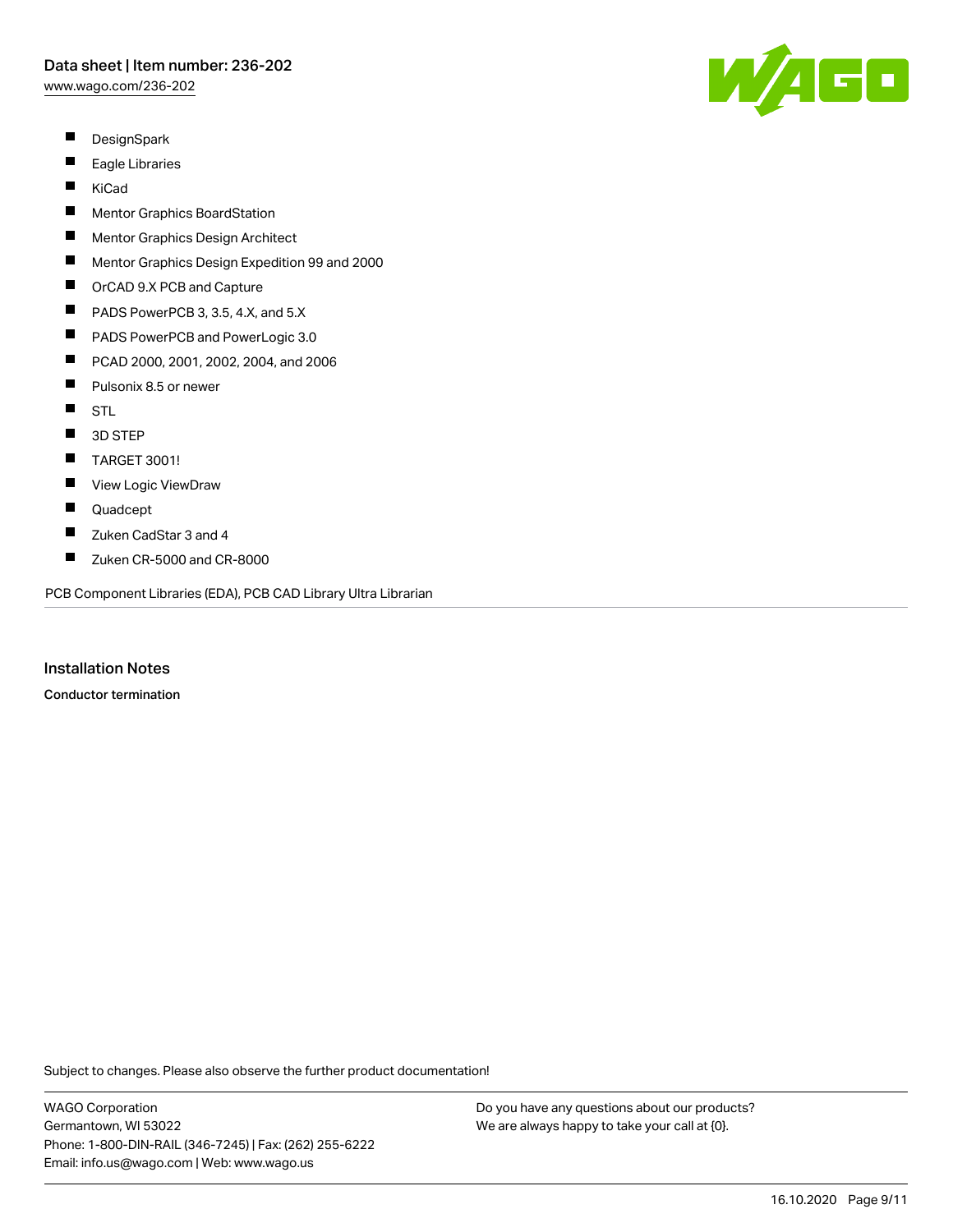## Data sheet | Item number: 236-202 [www.wago.com/236-202](http://www.wago.com/236-202)





Inserting a conductor via 3.5 mm screwdriver.



screwdriver.

Inserting a conductor via 3.5 mm Inserting a conductor via operating tool.

Screwdriver actuation parallel to conductor entry.

Screwdriver actuation perpendicular to conductor entry.



Compared to standard screwdrivers, these operating tools are far more convenient for wiring PCB terminal strips at factory.

Installation

Subject to changes. Please also observe the further product documentation!

WAGO Corporation Germantown, WI 53022 Phone: 1-800-DIN-RAIL (346-7245) | Fax: (262) 255-6222 Email: info.us@wago.com | Web: www.wago.us